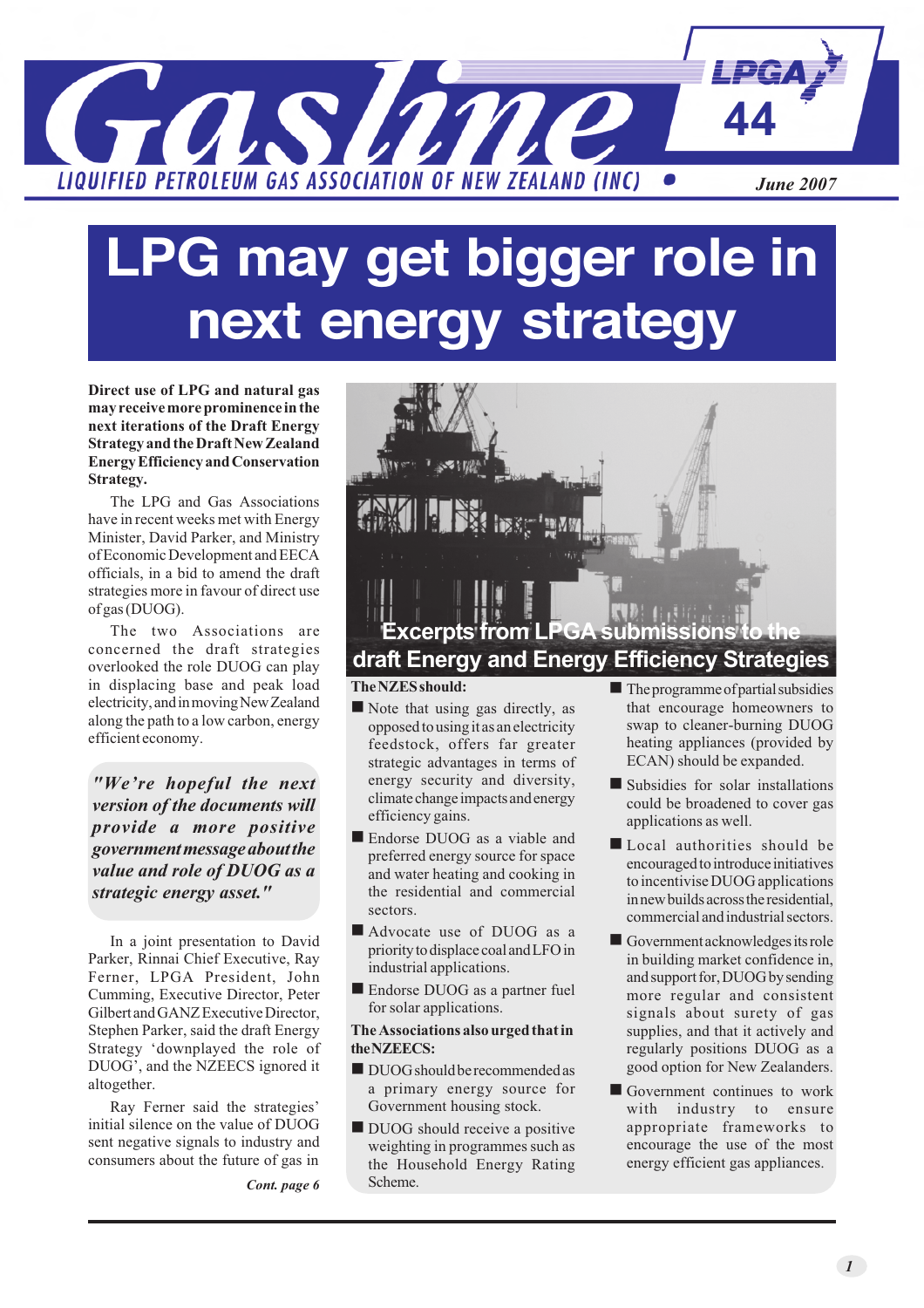## **LPGA pushes for changes to HSNO regs**

#### The LPG Association is urging major changes be made to specific regulations governing safety and handling of LPG installations.

Executive Director, Peter Gilbert says the regulations in question (see stories below) are unnecessarily stringent, at odds with other jurisdictions around the world and serve no useful purpose in the New Zealand market.

They do not enhance safety, but they do mean extra costs and effort for LPG users and suppliers and, in some cases, for the territorial local authorities trying to manage the regulatory process.

The LPGA is lobbying for a more straightforward and sensible approach.

"The LPG Association – and the wider industry – is very conscious of maintaining our enviable safety record, and of adhering to world's best practice guidelines in terms of operational procedures," Peter said. "None of the regulatory changes the LPGA is proposing will contravene those objectives.

"Rather they will increase efficiencies and lower costs, which will benefit all parties."

### **1: Ministry considers raising LPG 'trigger levels'**

The Ministry for the Environment (MfE) is sympathetic to LPG Association proposals that resource consent 'trigger levels' for residential LPG installations should be set at a minimum of 250kgs.

The LPGA argues the new 250kgs standard will reduce time delays, costs and uncertainties for LPG consumers, developers and LPG suppliers.

It will also create efficiencies within the territorial local authority resource consents process, Peter Gilbert said.

The trigger levels dictate how much LPG can be stored on a residential property before homeowners need a resource consent.

A report commissioned by the Association shows these levels range from 2,000kgs to as low as 50kg - a huge variance which is difficult to understand.

#### A 250kgs limit would not create safety issues.

In jurisdictions where trigger limits are 5okg, virtually all homeowners who use any LPG for space and water heating must get a resource consent.

"That presents quite a logistical problem," Peter said. "There is no valid reason – safety or otherwise - to set trigger limits that low."

Having thousands of homeowners applying for resource consents for a 50kg LPG cylinder clogs up the system and creates delays and costs for LPG users. The alternative is homeowners ignore the regulations. Neither outcome is desirable.

"We're not suggesting TLAs with higher limits drop theirs to 250kgs if they are satisfied with their current level.

"However, we believe TLAs with lower limits should raise their trigger levels to 250kgs. This is a reasonable and sensible minimum and it would



provide consistency across TLAs," Peter said.

He said the 250kgs limit would not create safety issues because that aspect of LPG storage is covered by HSNO regulations.

Any change in the trigger levels must go through the TLA district planning process. Most plans come up for review in two years.

Under existing regulations, this twin pack (below left) will need a resource consent in some parts of the country - just like this bulk tank.



### **2: HSNO location certificates are une**

The LPGA also wants changes to the HSNO regulations that stipulate a location certificate is required for LPG installations as small as just 100kgs.

Coupled with the overly harsh requirements for spray cages for parked LPG tankers and the inconsistent resource consent trigger levels for residential LPG storage, this regulation shows just how strenuous and without foundation are some of the rules governing LPG operations.

"No other jurisdiction in the world requires location certificates for LPG installations as small as 100kgs," Peter Gilbert said.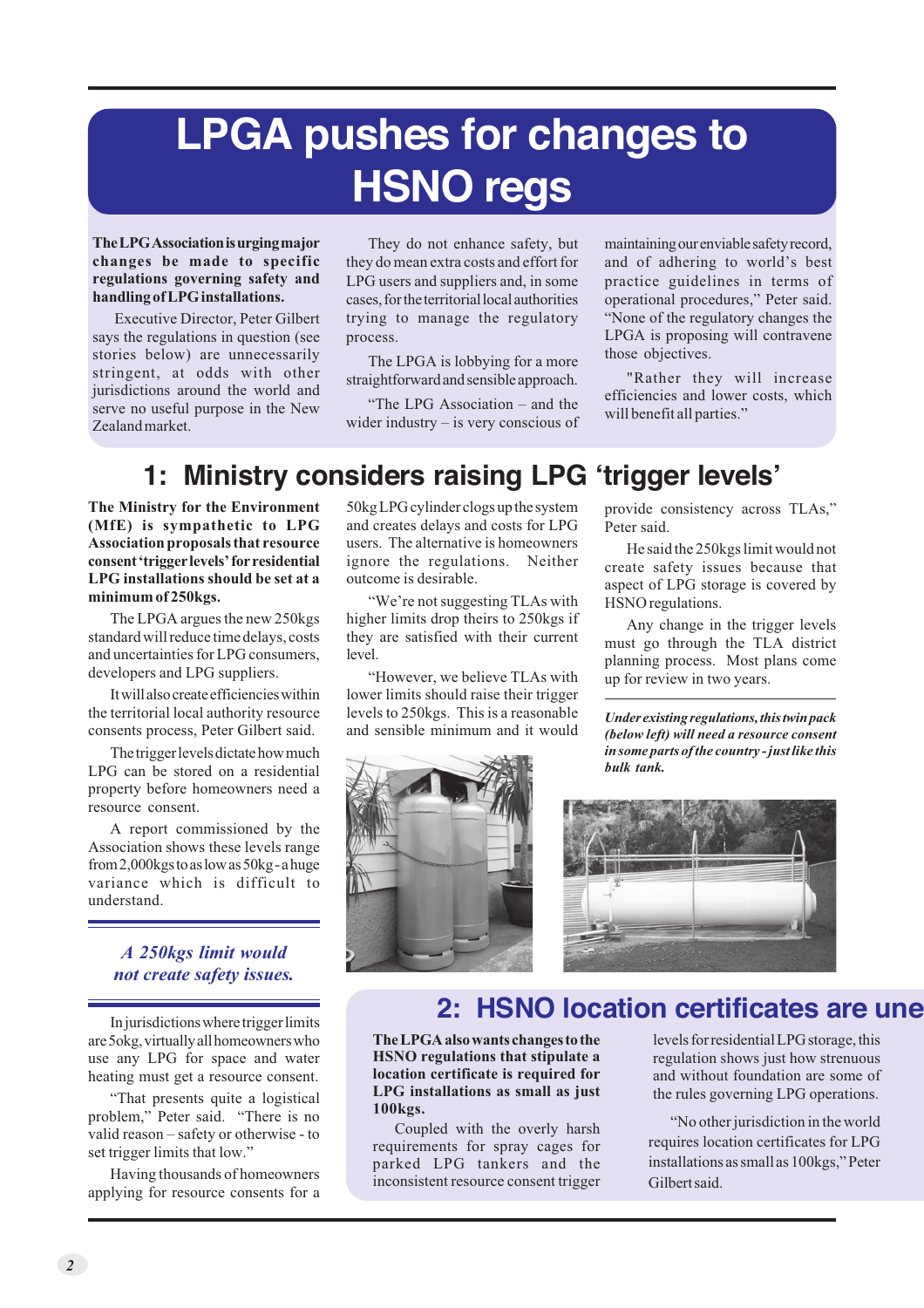### **3: Tanker spray cage rules need revamping**

The LPGA is urging ERMA to review the HSNO regulations governing spray cages for parked LPG tankers.

Current regulations state spray cages are required for any LPG tanker that is not 'nominally empty' and which is parked for longer than an hour.

"The costs and logistical implications to industry are quite considerable," Peter Gilbert said.

"The industry believes that these regulations are not justified and we are working with ERMA to have them reviewed."

The Association is preparing a risk analysis to demonstrate the over-thetop nature of the existing regulations.

"We are hopeful we can negotiate more appropriate and considered safety rules governing tanker parking."



Tankers like these are required to have spray cages whenever parked.

### **New research shows major electricity savings from more direct use of gas**

New research analysis reveals that more direct use of gas and LPG could halve New Zealand's household electricity demand, whereas a reliance on heat pumps can actually increase strain on the electricity system.

The paper, released by BRANZ in February, suggests greater use of gas and LPG for low process heat applications – eg. household space and water heating – could shave 56% off current winter household electricity loads, and 51% from average household summer demand.

The research shows that heat pumps could actually increase peak electricity load ...

Not only would this greatly reduce current pressure on electricity generation systems, it would also limit



the need for and size of new power stations and minimise investment in costly grid upgrades.

As well as advocating direct use of gas and LPG, the report also casts doubt on the strategic impact of heat pumps. The research shows that using high efficiency electric heat pumps for water and space heating reduces average winter load by just 6% and summer load by only 22%.

It also shows that heat pumps could actually increase peak electricity load,

#### **eccesary for 'small' LPG installations**

"It's unreasonable. South Australia is the next lowest after New Zealand and even they don't require certificates for anything under 250kgs.

"The rest of Australia sets their limit at 1,500kgs, which is far more sensible."

The current regulations state that

all LPG installations over 100kgs must be certified by an independent test certifier. This is a costly and unnecessary process that just means extra complications for LPG users.

"We are applying to ERMA for a formal re-assessment of these regulations," Peter said.

although this needs further anaylsis.

"This research demonstrates quite clearly the value of direct use of gas and LPG as a strategic energy asset," said GANZ Chairman, Michael Cummings.

"Given these findings, it is very surprising that direct use of gas doesn't feature much more significantly in government energy policy."

The BRANZ paper shows hot water and space heating account for 63% of total household energy consumption. Lightening, refrigeration, cooking and

#### Cont. page 4

"Gas Line" is published four times a year by Daniel Paul Associates for the LPG Association of NZ Inc. The views expressed in this publication are not necessarily those of the LPGA. The LPGA can be contacted on tel. 04/473-9519, fax 04/472-8639, PO Box 1776, WELLINGTON.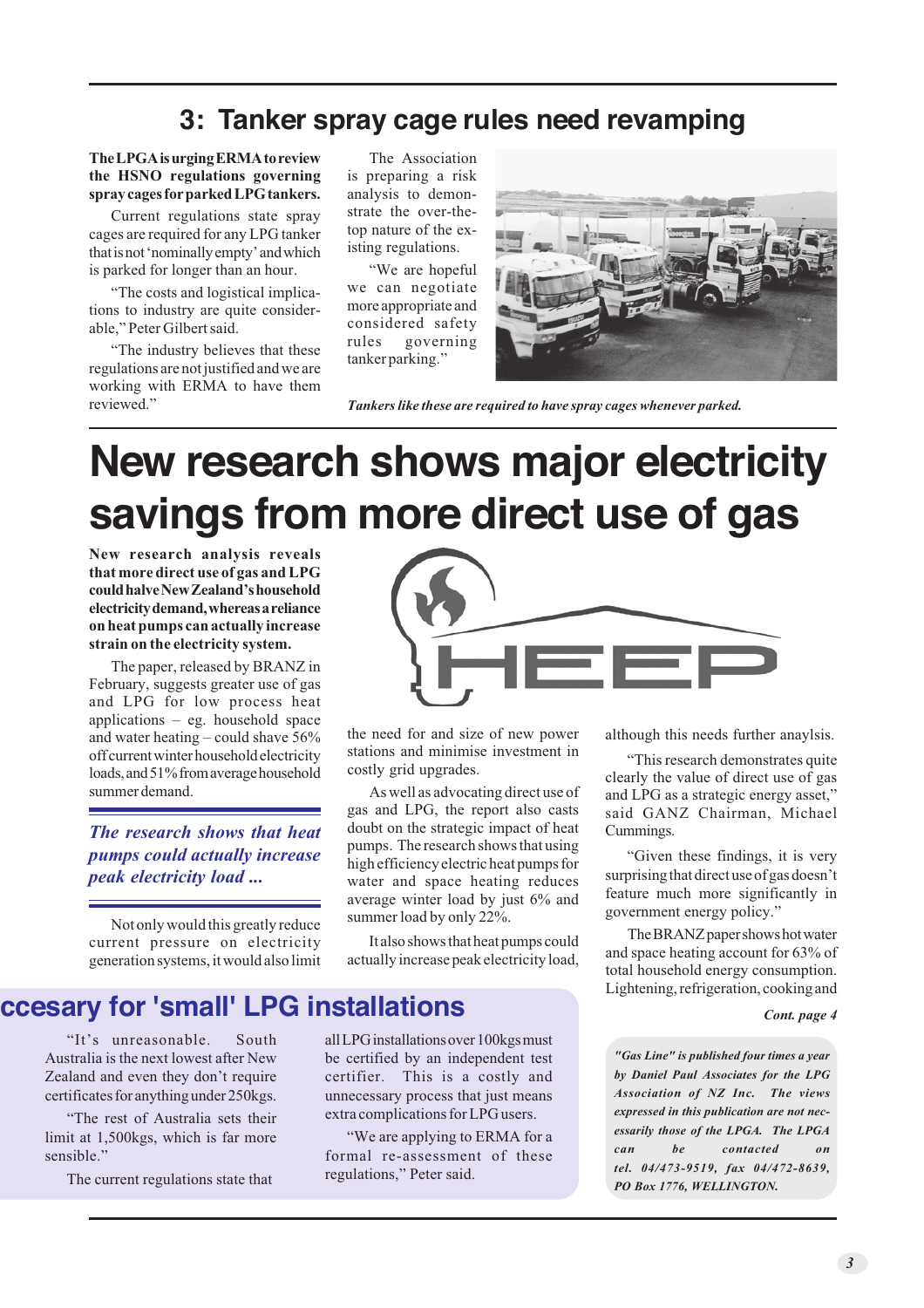### **Another tax break for auto LPG**



The Government has again favoured automotive LPG by excluding it from recent increases to petrol excise tax and road user charges.

This is the fourth time in five years government has exempted auto LPG from transport fuel tax increases, said LPG Association executive director, Peter Gilbert.

"This reflects ongoing government support for auto LPG, which has a lower greenhouse gas impact than petrol, and which emits none of the carcinogenic particulates found in diesel exhausts."

The recent tax rises, which are inflation-linked, increase the price of a litre of petrol by 0.69 cents including GST. Diesel road user charges have risen by 64 cents including GST per 1,000kms.

While government must be applauded for supporting cleanerburning auto LPG, Peter said most New Zealanders do n't realize LPG has this level of government backing.

"That's very unfortunate and it probably negates the effectiveness of this initiative."

Peter urged government to actively publicise its support for auto LPG.

He said this will be a key factor in encouraging more high mileage motorists to switch to LPG, which will help to cut transport sector emissions and assist New Zealand to meet its Kyoto obligations.

"The country needs to get best value from this government support."

### **New research shows major electricity savings from more gas use cont. from p3**

other appliances comprise the rest.

The paper notes the importance of shifting the focus of energy policy away from electricity generation and on to 'the best way for the country to match fuel resources with energy needs.'

"There is no alternative to electricity for some applications, like lighting and running specific electric appliances," the report notes, "but, equally, there is no reason why direct use of gas can't be used for cooking, and space and water heating."

Doing so would reduce both base level and peak load electricity demand.

LPGA President, John Cummings says there is certainly no shortage of gas and LPG to service a much greater reliance on direct use of gas.

"New Zealand has access to plenty of natural gas and LPG for household use for many, many years. Consumers can be very confident about that!"

While the BRANZ analysis looks only at residential sector, it is thought the commercial and industrial markets will have similar energy consumption patterns. This opens the door to even greater electricity savings.

"Given these findings, it is very surprising that direct use of gas doesn't feature much more significantly in government energy policy."

### **Low lake levels sound power shortage warning**

#### Demand for LPG may jump again if predictions are right that New Zealand faces another electricity shortage.

Storage lake levels are low, with Tekapo and Pukaki just over half full. Other lakes are also lower than usual, and "concern is increasing" according to Meridian Energy/

A company spokesperson said "we've had a sustained period of low inflows pretty much over the whole country."

This is reinforced by predictions from MetService that we can expect lower than average rainfall, particularly in the South Island, at least until August.

LPG has been a fuel of choice in previous electricity shortages, as bigger users and commercial operations have used it to provide primary and back-up services.

Let's hope for the country's sake that we don't face another shortage,"

said LPGA Executive Director, Peter Gilbert.

"However, we can't help but wonder by how much the impact of an electricity shortage would be lessened if we had a more active approach to gas fuel switching."

The picturesque lake Tekapo is just over half full, and other hydro storage lakes are similarly low.

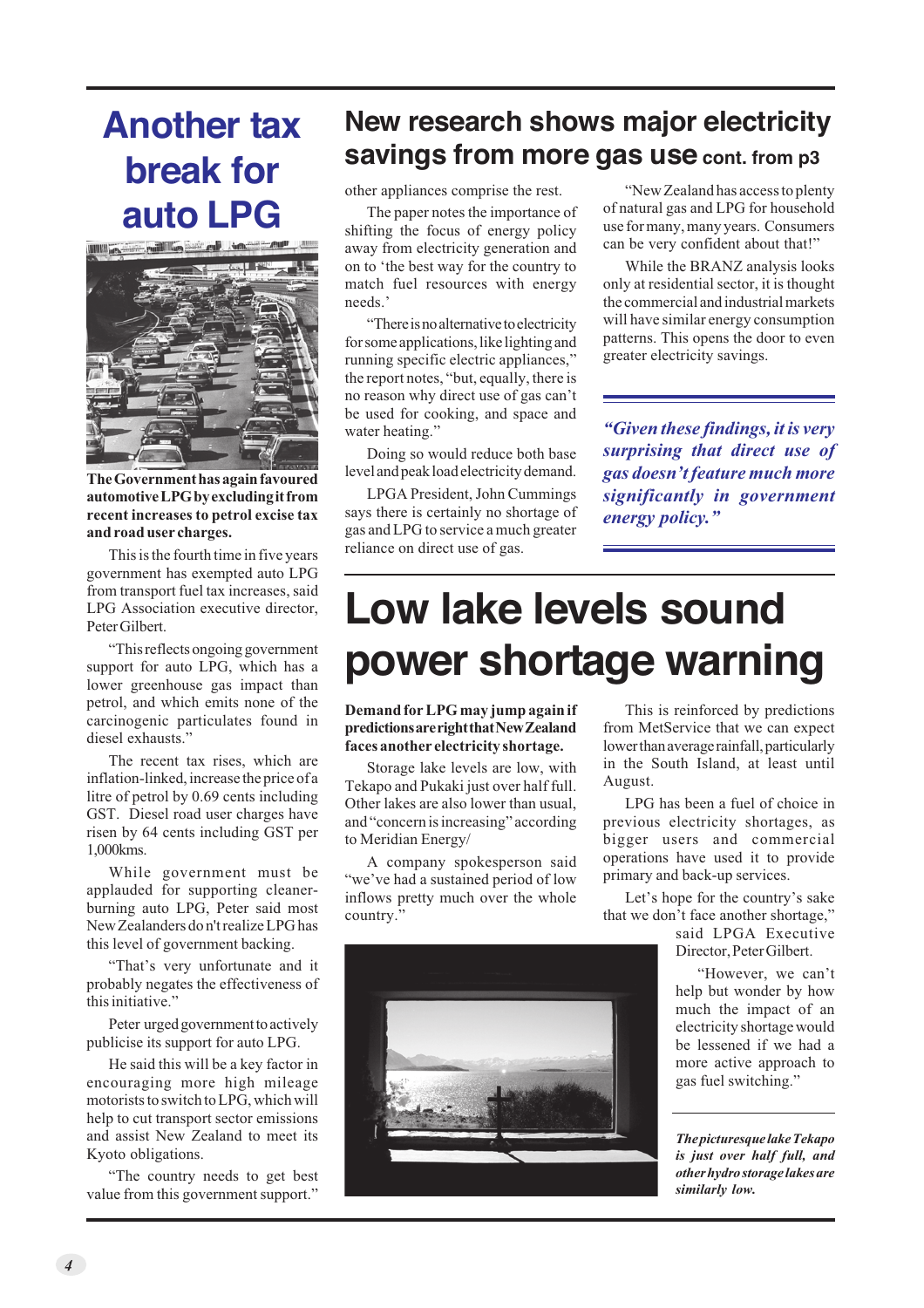## **Aussie incentives drive LPG demand**

The response to Australia's autogas rebate programme remains high, with the level of rebates on track to far surpass the government's original budget.

The scheme has stimulated a 139% growth in national sales of new autogas-powered passenger and light commercial vehicles in 2006, according to figures recently released by the Federal Chamber of Automotive Industries.

In response, government officials are considering a "re-profile" of the programme that would double the first

The scheme has stimulated a 139% growth in sales of new autogas-powered passenger and light commercial vehicles.

year of government funds from A\$64.8 million to A\$126 million.

The scheme was unveiled last year by Australian Prime Minister John Howard at the height of community anxiety about petrol prices.

According to the Australian LPG Association, the LPG industry has responded well to a relative shortage of conversion kits - brought about by the high driver uptake - by increasing conversion kit volumes and installation capacity by almost double the previous level in a few short months.

The waiting period for conversions immediately after the scheme's introduction had in some cases been up to 12 months, but has now fallen back to around three months.

## **Be SMART - save the planet and your wallet**

The LPG-powered Smart car has received a big green tick from Britain's Independent newspaper.

The paper judged the Smart car against the Toyota Prius, 'the Holy Grail for greenness', which registers 104g/km for CO2. However, emissions from the LPG Smart are around 90g/km.

Not only that, the LPG Smart is totally exempt from London's congestion charge. And while the Prius costs



almost £18,000, the LPG Smart starts at around £9,000. So be Smart – save the planet while also saving your money!

### Telstra fleet big on auto LPG

Australia's leading telecommunications and information services company, Telstra, also operates the nation's largest private vehicle fleet.

As part of its programme to use environmentally friendly fuels, the company operates 2,100 dedicated autogas vehicles, including 1,400 Ford E-Gas wagons.

Telstra is adding autogas vehicles whenever possible, and expects its national fleet to be majority autogas by 2009.

## **BOC expands in NZ**

BOC is increasing its presence in the New Zealand LPG market, and is now active in both the wholesale and retail sectors.

The company's purchase of Shell's wholesale and retail LPG interests has given it a solid platform for further growth, says BOC's Business Manager for LPG in New Zealand., Tony Smith. "BOC intends to be a full player in the New Zealand LPG market," says Tony, who, with colleague, Ian Macefield, represents the company on

the LPG Association executive. As part of its growth cycle, BOC plans to integrate and expand its presence across all sectors including the bulk market. Following its acquisition of Shell's LPG business, BOC operates 21 Gas and Gear retail sites around the country.

It also works with 60+ agent partners and has two wholly-owned and three third party LPG distribution businesses. It has also assumed Shell's shareholding in Liquigas.

#### LPGA conference

This year's LPGA conference will be held in Hamilton on October 25 and 26 at the Novotel.

There will be the usual line-up of quality speakers and the very valuable informal networking events, which make the conference so useful.

Mark your diaries now and keep an eye out for the registration material.